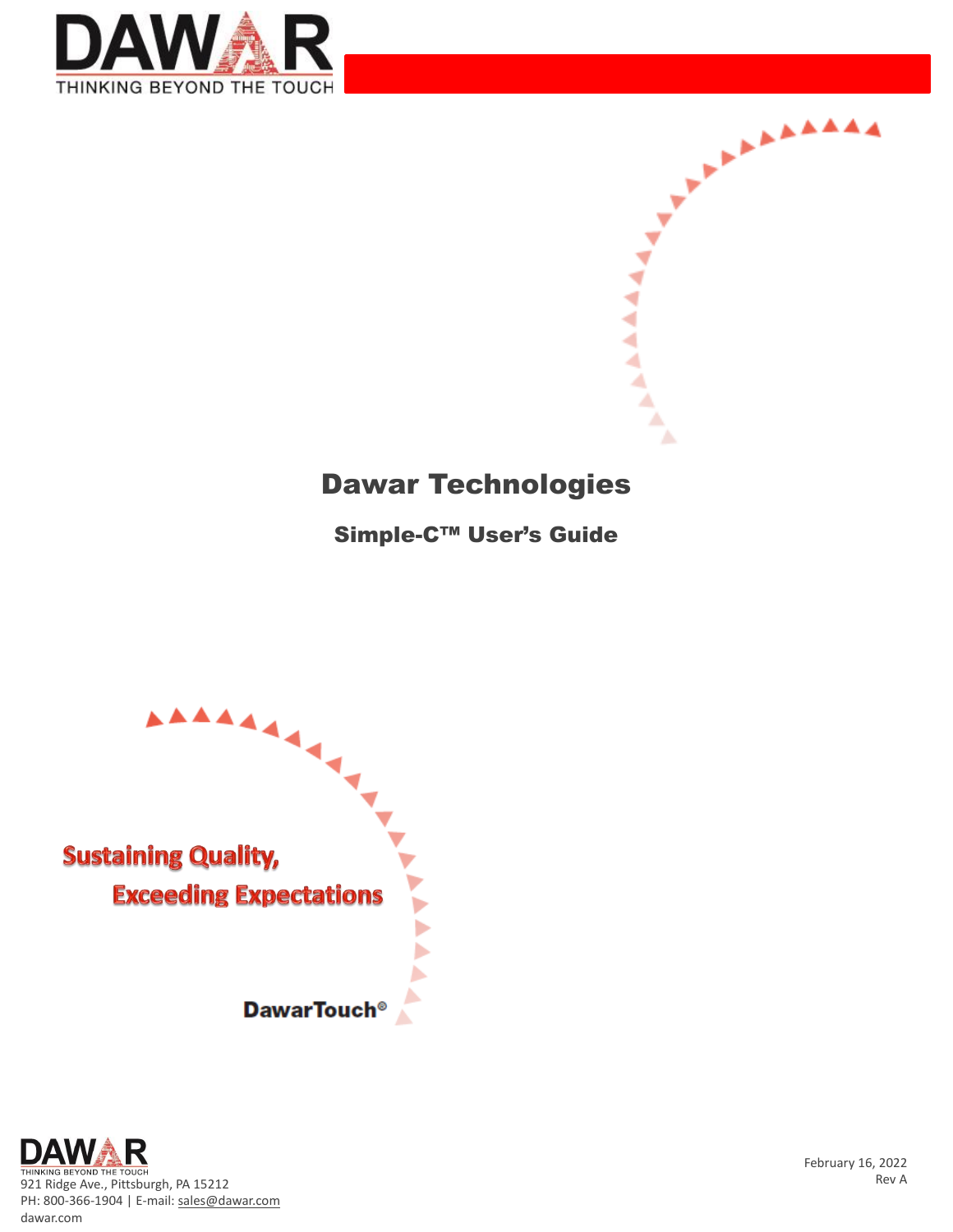

## **1. Introduction**

Simple-C™ is a monitor driver board developed by Dawar Technologies that uses a single USB-C cable to provide power, video, sound, and USB 2.0 data. Dawar Technologies can provide a complete monitor solution based on our proprietary Simple-C driver board. Simple-C can also be provided as part of a display sub-assembly for incorporation into a customer's monitor.

In order to utilize Simple-C in a monitor, the host computer must have a USB-C host controller that is configured for Alternate Mode Display Port and high voltage drive. This User's Guide provides the information needed to configure the host USB-C controller so it is compatible with Simple-C.

## **2. Simple-C Features**

Dawar Technologies designed our Simple-C board to be easily adaptable to any LCD by splitting the design into two boards: a main board that handles all the USB-C functionality, and a daughter board that interfaces to the LCD:



Adding support for a new LCD only requires a new daughter board design, leaving the main board untouched. Dawar Technologies has already developed daughter boards for several of our standard LCDs, and can develop a custom daughter board to mate with almost any LCD on the market.

Simple-C takes advantage of multiple features of the USB-C specification to provide the following features over one USB-C cable:

- Up to 60 Watts of power
- $\blacktriangleright$  Stereo audio output
- $\blacktriangleright$  High-quality video
- Left and right speaker outputs
- Four USB 2.0 ports
- Port for an optional menu button board
- Video and backlight outputs

This document provides details of the Simple-C implementation needed by the host USB-C controller that will be connected to Simple-C. This document also provides configuration details for several common USB-C host controllers. And it includes suggestions for additional equipment and programs



921 Ridge Ave., Pittsburgh, PA 15212 PH: 800-366-1904 | E-mail[: sales@dawar.com](mailto:sales@dawar.com) dawar.com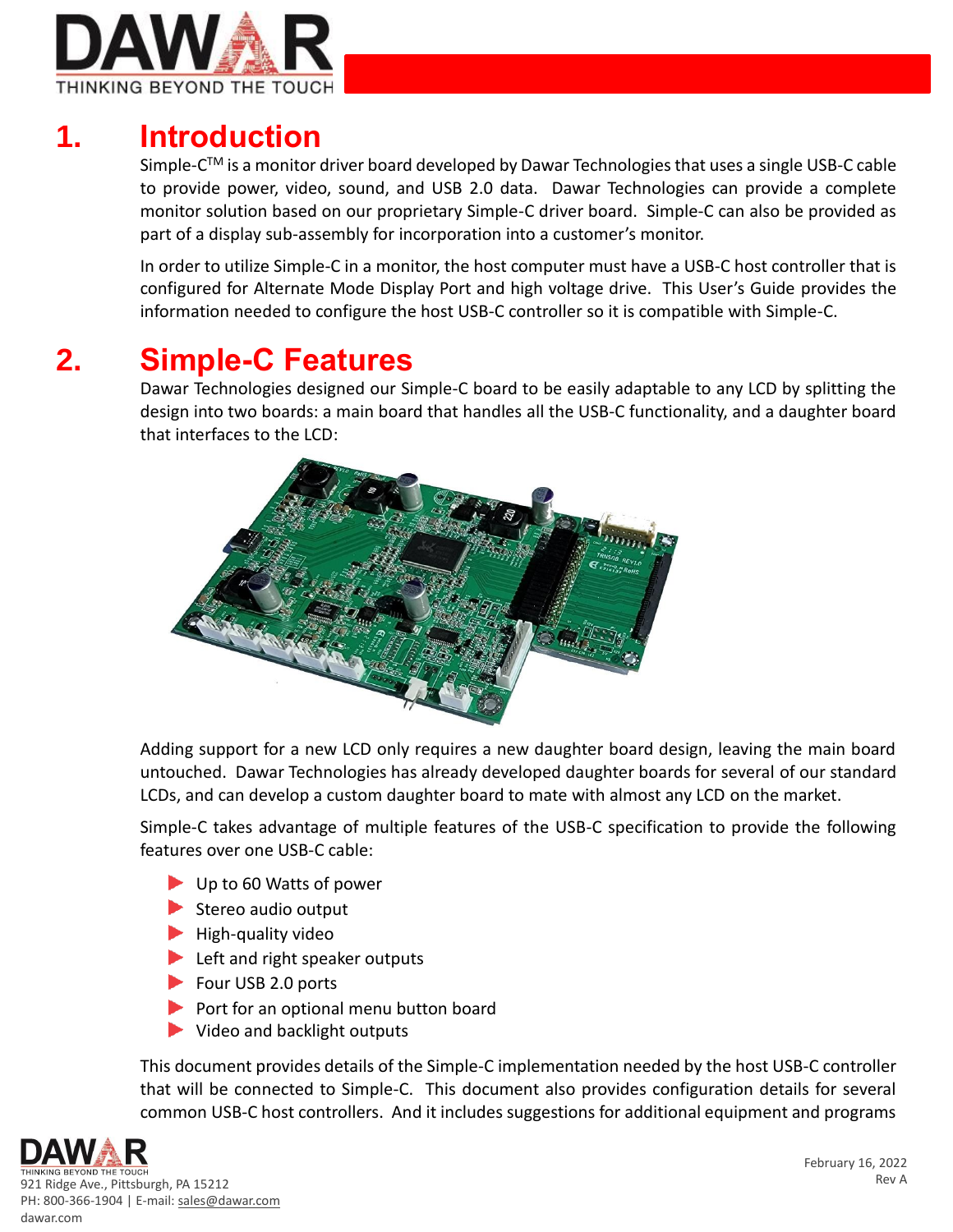

needed to develop a USB-C host.

For more information on USB-C features and functionality, refer to the "Dawar Technologies [Introduction to USB-C"](http://www.dawar.com/Files/Admin/USB-C/Dawar-Technologies-Introduction-to-USB-C-Rev-A.pdf) white paper available on Dawar's website.

### **3. Power Delivery**

Simple-C supports two v3 compatible Power Delivery Objects (PDOs). The first PDO is the standard 5 Volts at 3 Amps. The second PDO is customized by Dawar based on the power requirements of the LCD, up to the maximum supported power of 60 Watts (20 Volts at 3 Amps). The USB-C Host must be setup to support the two PDOs used on the Simple-C board. Dawar will provide details on the PDOs needed for your specific design.

Simple-C can also be used with a PD 2 host. When a PD 2 host enumerates a PD 3 device, the enumeration process requires additional time to complete. For that reason, Dawar recommends using a PDO v3 host controller, like th[e Cypress CCG3](https://www.infineon.com/cms/en/product/universal-serial-bus-usb-power-delivery-controller/usb-c-and-power-delivery/ez-pd-ccg3-type-c-port-controller-pd/) or the [Texas Instruments TPS65987.](https://www.ti.com/product/TPS65987D?utm_source=google&utm_medium=cpc&utm_campaign=APP-PSIL-PI-prodfolderdynamic-cpc-pf-google-wwe&utm_content=prodfolddynamic&ds_k=DYNAMIC+SEARCH+ADS&DCM=yes&gclid=Cj0KCQiAmeKQBhDvARIsAHJ7mF5llAdvIroTKRwr6KlcEY0DOGiWsYwGHBW_813DundLnSiu0Y9N3_UaAjV5EALw_wcB&gclsrc=aw.ds)

If an LCD requires more than 60 Watts, an optional power input can be added to the custom daughter board to provide additional power.

### **4. Default Roles**

Simple-C defaults to the following roles:

- Upward facing port (UFP)
- Upward facing Display Port (UFP\_D)
- Upward facing USB data port (UFP\_U)
- Power Consumer (Sink)

These roles cannot be changed (i.e., Dual Role Port (DRP) is not supported by Simple-C).

#### **5. USB Data Lanes**

Simple-C includes a four-port USB 2.0 compatible hub. One USB 2.0 port is typically dedicated to a Dawar Technologies projected capacitive (PCAP) touch controller. All four USB ports are routed to headers JA1 through JA4. All four connectors have the same pinout:

| Pin #          | <b>Descr</b>   |
|----------------|----------------|
| 1              | VBUS (5 Volts) |
| $\overline{2}$ | D-             |
| 3              | D+             |
|                | <b>GND</b>     |

The header part number is [JST S4B-PH-SM4-TB](https://www.digikey.com/en/products/detail/jst-sales-america-inc/S4B-PH-SM4-TB-LF-SN/926657) or equivalent. The mating part number is [JST PHR-4](https://www.digikey.com/en/products/detail/jst-sales-america-inc/PHR-4/608606) or equivalent.

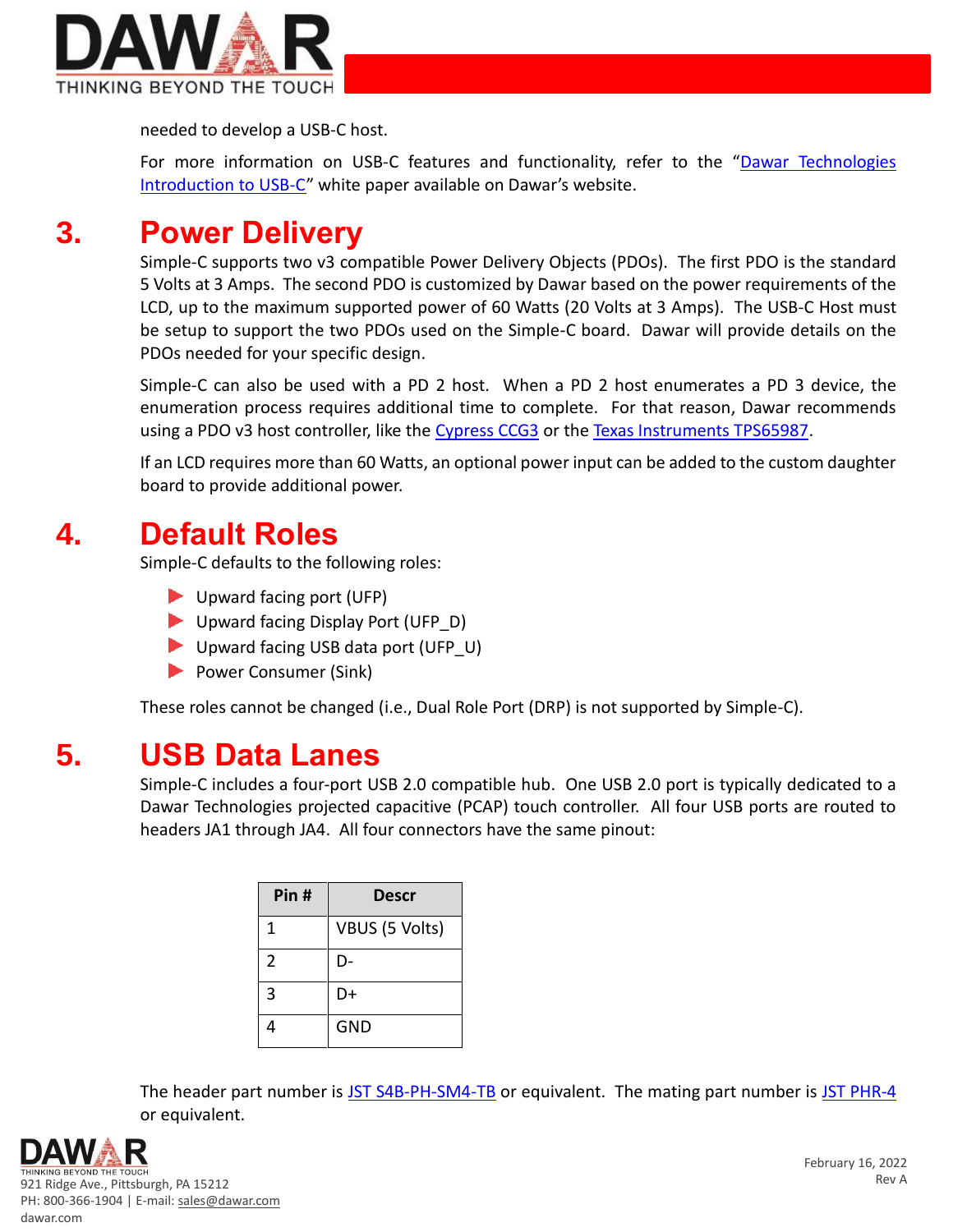

Typically, a panel mount USB-A connector is connected to these headers.

## **6. Alternate Mode Display Port**

Simple-C supports the industry standard Alternate Mode Display Port defined by VESA. The SVID is 0xFF01. Simple-C supports a maximum resolution of 1920 x 1200 and a maximum refresh rate of 60Hz. The pixel format can be RGB 4:4:4 or YCbCr 4:4:4.

# **7. Audio**

Simple-C has stereo speaker outputs CON11 (left) and CON13 (right). The board connectors are TE [640457-2](https://www.digikey.com/en/products/detail/te-connectivity-amp-connectors/640457-2/14822963?s=N4IgjCBcoBw1oDGUBmBDANgZwKYBoQB7KAbXACYwBmcgNhAF0CAHAFyhAGVWAnASwB2AcxABfUQXKkQAFQCiAAloAWAAzKArAHYAtFIaigA) or equivalent. The mating part is [TE 3-640441-2](https://www.digikey.com/en/products/detail/te-connectivity-amp-connectors/3-640441-2/698221?s=N4IgTCBcDaICoFEAEBmAtANgCwAYtYEY0wkQBdAXyA) or equivalent. Both connectors have the same pinout:

| Pin# | <b>Descr</b> |
|------|--------------|
|      | SPKR-        |
|      | SPKR+        |

The audio circuit is designed for a 1W speaker with  $8\Omega \pm 20\%$  impedance. Dawar recommends the [Challenge Electronics CS25-01P75-05-1](https://www.challengeelectronics.com/speakers/pdf/CS25-01P75-05-1.pdf?cc=20211127104810) speaker or an equivalent part.

### **8. Menu Board**

Simple-C has an optional menu button board that can be provided by Dawar. The menu board, which plugs into connector CON7, can be used to modify display settings on-screen including contrast, brightness, etc. The monitor housing can be designed so that this menu board mounts onto the enclosure with the buttons available to the user.

Note that certain features controlled by the menu board, such as brightness, can also be controlled through Display Data Channel (DDC). DDC implementation is left to the customer.

## **9. USB-C Cabling**

Simple-C must be connected to the host using an Electrically Marked Cable Assembly (EMCA) as this is the only type of USB-C cable that supports Alternate Mode Display Port. There are two types of EMCA cables available: Passive and Active. A Passive EMCA does not modify the data signals that pass through it. An Active EMCA provides signal conditioning. For example, an optically isolated USB-C cable must be an Active EMCA.

Typically, any EMCA will work with Simple-C. However, not all cable manufacturers meet the exacting specifications needed to support Alternate Mode Display Port. Dawar recommends that customers qualify specific cable vendors to ensure that their cables fully support Alternate Mode Display Port.

The maximum length of a USB-C cable depends on the amount of data being exchanged between the two USB-C devices. While it is impossible to specify an exact maximum cable length, most USB-C cables that support Alternate Mode Display Port are limited to 2 meters. If a longer cable is needed,



921 Ridge Ave., Pittsburgh, PA 15212 PH: 800-366-1904 | E-mail[: sales@dawar.com](mailto:sales@dawar.com) dawar.com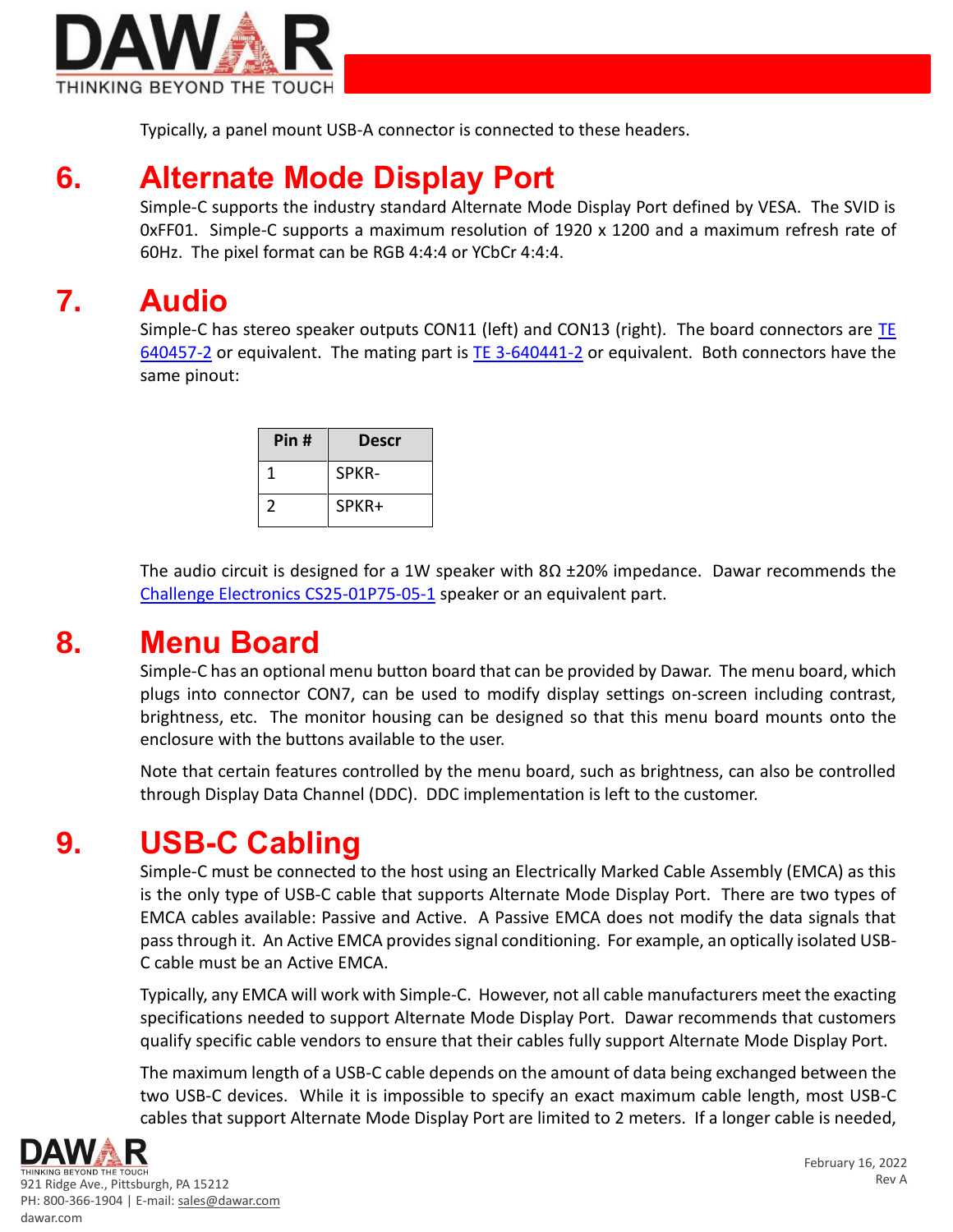

ask Dawar about optical USB-C cables which can be up to 30 meters or more in length.

## **10. USB-C Host Chips**

Simple-C requires a supporting USB-C host connection. The host's USB-C must be capable of supporting the higher voltages and currents required by Simple-C. While many single board computers and embedded computers include USB-C ports, very few of them support USB-C voltages greater than 5 Volts. In order to fully utilize all the features of Simple-C, a custom host board will most likely have to be designed.

Fortunately, there are several USB-C chips available that simplify implementation of a high-voltage USB-C host. Several are described in the following sections.

#### **10.1. Infineon CCG3**

The [Infineon \(formerly Cypress\) CCG3](https://www.infineon.com/cms/en/product/universal-serial-bus-usb-power-delivery-controller/usb-c-and-power-delivery/ez-pd-ccg3-type-c-port-controller-pd/) is a highly configurable USB-C controller that supports PD 3, integrated VCONN, and integrated overcurrent and overvoltage protection circuits. The CCG3 can be easily configured using a USB-to-I<sup>2</sup>C bridge and a configuration utility.

#### **10.2. Texas Instruments TPS65987**

Th[e Texas Instruments TPS65987](https://www.ti.com/product/TPS65987D?utm_source=google&utm_medium=cpc&utm_campaign=APP-PSIL-PI-prodfolderdynamic-cpc-pf-google-wwe&utm_content=prodfolddynamic&ds_k=DYNAMIC+SEARCH+ADS&DCM=yes&gclid=Cj0KCQiAmeKQBhDvARIsAHJ7mF5llAdvIroTKRwr6KlcEY0DOGiWsYwGHBW_813DundLnSiu0Y9N3_UaAjV5EALw_wcB&gclsrc=aw.ds) is a stand-alone USB-C and PD 3 controller. It includes a high-speed multiplexer for the USB-C lines, robust power protection, and VCONN support. The TPS65987 can be easily configured using a USB-to-SPI bridge and a configuration utility.

#### **11. Development Tools**

There are a number of inexpensive development tools and eval kits available for USB-C that can be very helpful during development. A few are listed in the sections below.

#### **11.1. Cypress CY4500 EZ-PD Protocol Analyzer**

The [Cypress CY4500 EZ-PD protocol analyzer](https://www.digikey.com/en/products/detail/cypress-semiconductor-corp/CY4500/6159169) allows you to view the power delivery messages exchanged between two USB-C products. The analyzer has two USB-C ports (male and female) so it can be connected in the USB-C data stream between the two devices:



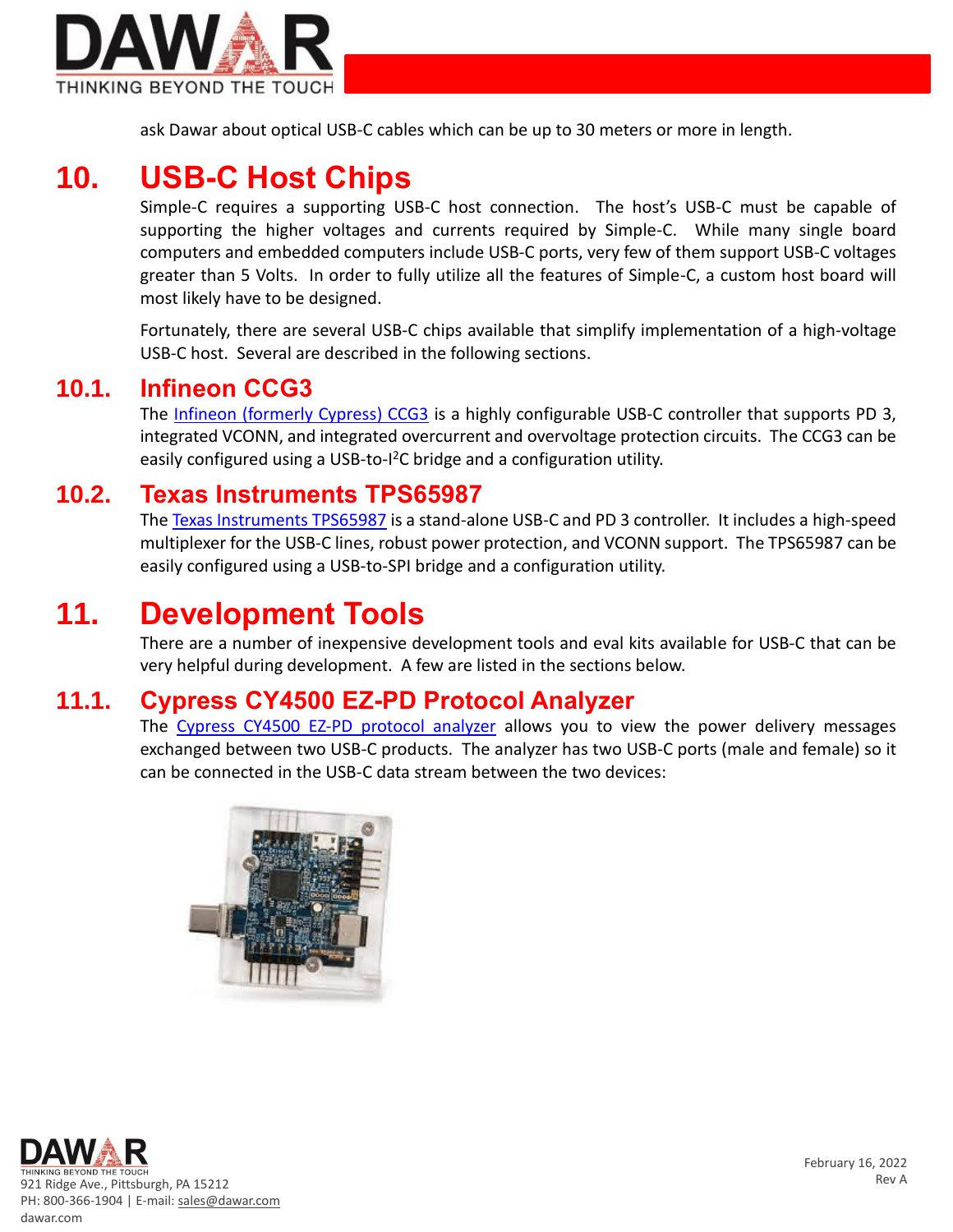

It also has a USB Micro-B port for connecting to a computer running the EZ-PD analyzer software. The software shows every PD message and acknowledgment exchanged between the two devices. It also shows the VBUS voltage and current:

|                | $  x$<br>■ EZ-PD™ Analyzer Utility                          |            |                |                |            |                     |                |                           |                   |                 |            |                   |             |                                                              |                                     |
|----------------|-------------------------------------------------------------|------------|----------------|----------------|------------|---------------------|----------------|---------------------------|-------------------|-----------------|------------|-------------------|-------------|--------------------------------------------------------------|-------------------------------------|
|                | <b>File Actions Help</b>                                    |            |                |                |            |                     |                |                           |                   |                 |            |                   |             |                                                              |                                     |
| ی ط            | $\blacksquare$ $\blacksquare$ $\blacksquare$ $\blacksquare$ |            |                |                |            |                     |                |                           |                   |                 |            |                   |             | VBUS Voltage: 14.88 V                                        | VBUS Current: 0.06 A                |
|                | Status: None                                                |            | SOP: None      |                |            |                     | - Message:     | Msg ID:                   |                   | Obj Count:      |            | Data Role:        |             | Power Role:                                                  |                                     |
|                |                                                             |            |                |                |            | Msg Data Power Obj  |                |                           | <b>Start Time</b> | <b>Duration</b> |            | <b>Vbus</b>       | <b>Vbus</b> | Detailed View Trigger                                        |                                     |
| SLH            | Status                                                      | <b>SOP</b> | <b>Message</b> | Id             | Role       |                     | Role Count     | <b>Data</b>               | (us)              | (us)            | Delta (us) | <b>Voltage(V)</b> | Current(A)  | <b>Description</b>                                           | Value                               |
| 1              | <b>OK</b>                                                   | <b>SOP</b> | Source Cap 0   |                | <b>DFP</b> | Source <sub>2</sub> |                | 0x2161 0x80190F0 0x4A0C8  | 5.423.420         | 767             | $\Omega$   | 5.214             | N/A         | <b>SOP Type</b>                                              | <b>SOP</b>                          |
| $\overline{2}$ | OK                                                          | <b>SOP</b> | Source Cap 0   |                | <b>DFP</b> | Source <sub>2</sub> |                | 0x2161 0x80190F0 0x4A0C8  | 5.425.841         | 768             | 1.654      | 5.214             | N/A         | Header                                                       | 0x2161                              |
| 3              | OK                                                          | SOP        | Source Cap 0   |                | <b>DFP</b> | Source <sub>2</sub> |                | 0x2161 0x80190F0 0x4A0C8  | 5.427.826         | 767             | 1.217      | 5.219             | N/A         | Reserved (15)                                                | $\mathbf 0$                         |
| $\overline{4}$ | OK                                                          | <b>SOP</b> | Source Cap 0   |                | <b>DFP</b> | Source <sub>2</sub> |                | 0x2161 0x80190F0 0x4A0C8  | 5,579,209         | 767             | 150,616    | 5,225             | N/A         | Data Objs (1412)                                             | $\overline{2}$                      |
| 5              | OK                                                          | <b>SOP</b> | Source Cap 0   |                | <b>DFP</b> | Source <sub>2</sub> |                | 0x2161 0x80190F0 0x4A0C8  | 5,582,613         | 768             | 2.637      | 5.192             | N/A         | Message Id (11.9)                                            | $\mathbf{0}$                        |
| $\overline{6}$ | OK                                                          | <b>SOP</b> | Source Cap 0   |                | <b>DFP</b> | Source <sub>2</sub> |                | 0x2161 0x80190F0 0x4A0C8  | 5,584,598         | 767             | 1,217      | 5.197             | N/A         | Port Power Role (8)<br><b>Spec Rev (76)</b>                  | SOURCE (1)<br>Rev 2.0 (1)           |
|                | OK                                                          | <b>SOP</b> | Source Cap 0   |                | <b>DFP</b> | Source 2            |                | 0x2161 0x80190F0 0x4A0C8  | 5,735,913         | 767             | 150,548    | 5.214             | N/A         | Port Data Role (5)                                           | DFP(1)                              |
| 8              | OK                                                          | <b>SOP</b> | GoodCRC        | $\overline{0}$ | <b>UFP</b> | Sink 0              |                | 0x41                      | 5,736,825         | 498             | 145        | 5.214             | N/A         | Reserved (4)                                                 | $\mathbf{0}$                        |
| 9              | OK                                                          | <b>SOP</b> | <b>Request</b> | $\mathbf 0$    | <b>UFP</b> | Sink                | $\blacksquare$ | 0x1042 0x2201685A         | 5.737.855         | 631             | 532        | 5.203             | N/A         | Msg Type $(3.0)$                                             | <b>Source Capabilities</b>          |
| 10             | OK                                                          | <b>SOP</b> | <b>GoodCRC</b> | $\overline{0}$ | <b>DFP</b> | Source 0            |                | 0x161                     | 5,738,547         | 501             | 61         | 5,219             | N/A         | Power Data Obj-Source 1                                      | 0x80190F0                           |
| 11             | OK                                                          | SOP        | Accept         | $\mathbf{1}$   | <b>DFP</b> | Source 0            |                | 0x363                     | 5.739.556         | 501             | 508        | 5.186             | N/A         | Type (31.30)                                                 | Fixed                               |
| 12             | OK                                                          | SOP        | <b>GoodCRC</b> | $\mathbf{1}$   | <b>UFP</b> | Sink 0              |                | 0x241                     | 5,740,203         | 498             | 146        | 5,219             | N/A         | Dual-Role Power (29)                                         | No(0)                               |
| 13             | OK                                                          | <b>SOP</b> | PS RDY         | $\overline{2}$ | <b>DFP</b> | Source 0            |                | 0x566                     | 5,831,079         | 501             | 90.378     | 14.905            | N/A         | <b>USB Suspend Supported (28)</b><br>Externally Powered (27) | No(0)<br>Yes(1)                     |
| 14             | OK                                                          | <b>SOP</b> | <b>GoodCRC</b> | $\overline{2}$ | <b>UFP</b> | Sink 0              |                | 0x441                     | 5,831,726         | 498             | 146        | 14,888            | N/A         | <b>USB Communications Capable</b>                            |                                     |
|                | OK                                                          | SOP        | <b>VDM</b>     | 3              | <b>DFP</b> |                     |                |                           |                   | 634             | 102        |                   | N/A         | (26)                                                         | No(0)                               |
| 15             |                                                             |            |                |                |            | Source 1            |                | 0x176F 0xFF008001         | 5.832.326         |                 |            | 14.866            |             | Data Role Swap (25)                                          | No(0)                               |
| 16             | OK                                                          | <b>SOP</b> | <b>GoodCRC</b> | 3              | <b>UFP</b> | Sink 0              |                | 0x641                     | 5,833,107         | 499             | 147        | 14,877            | N/A         | Reserved (2422)                                              | $\mathbf{0}$                        |
| 17             | OK                                                          | <b>SOP</b> | <b>VDM</b>     | $\mathbf{1}$   | <b>UFP</b> | Sink 4              |                | 0x424F 0xFF008041 0x9000. | 5,834,270         | 1.028           | 664        | 14.899            | N/A         | Peak Current (2120)                                          | <b>IOC</b> (default)                |
| 18             | OK                                                          | <b>SOP</b> | <b>GoodCRC</b> | $\overline{1}$ | <b>DFP</b> | Source 0            |                | 0x361                     | 5,835,362         | 501             | 64         | 14.872            | N/A         | Volt in 50mV (1910)<br>Max Current in 10mA (90)              | 100(5V)<br>240(2.40A)               |
| 19             | <b>OK</b>                                                   | <b>SOP</b> | <b>VDM</b>     | $\overline{4}$ | <b>DFP</b> | Source 1            |                | 0x196F 0xFF008002         | 5.836.375         | 634             | 512        | 14.877            | N/A         | Power Data Obj-Source 2                                      | 0x4A0C8                             |
| 20             | OK                                                          | <b>SOP</b> | <b>GoodCRC</b> | $\overline{4}$ | <b>UFP</b> | Sink 0              |                | 0x841                     | 5.837.157         | 498             | 148        | 14,905            | N/A         | Type (3130)                                                  | Fixed                               |
| 21             | OK                                                          | <b>SOP</b> | <b>VDM</b>     | $\overline{2}$ | <b>UFP</b> | Sink                | $\overline{1}$ | 0x144F 0xFF008082         | 5,838,207         | 631             | 552        | 14,883            | N/A         | Dual-Role Power (29)                                         | No(0)                               |
| 22             | OK                                                          | <b>SOP</b> | <b>GoodCRC</b> | $\overline{2}$ | <b>DFP</b> | Source 0            |                | 0x561                     | 5.838.904         | 501             | 66         | 14,861            | N/A         | <b>USB Suspend Supported (28)</b>                            | No(0)                               |
|                |                                                             |            |                |                |            |                     |                |                           |                   |                 |            |                   |             | Externally Powered (27)                                      | No(0)                               |
|                |                                                             |            |                |                |            |                     |                |                           |                   |                 |            |                   |             | <b>USB Communications Capable</b><br>(26)                    | No(0)                               |
|                |                                                             |            |                |                |            |                     |                |                           |                   |                 |            |                   |             | Data Role Swap (25)                                          | No(0)                               |
|                |                                                             |            |                |                |            |                     |                |                           |                   |                 |            |                   |             | Reserved (2422)                                              | $\mathbf{0}$                        |
|                |                                                             |            |                |                |            |                     |                |                           |                   |                 |            |                   |             | Peak Current (2120)<br>Volt in 50mV (1910)                   | <b>IOC</b> (default)<br>296(14.80V) |
|                |                                                             |            |                |                |            |                     |                |                           |                   |                 |            |                   |             | Max Current in 10mA (90)                                     | 200(2A)                             |
|                |                                                             |            |                |                |            |                     |                |                           |                   |                 |            |                   |             |                                                              |                                     |
|                |                                                             |            |                |                |            |                     |                |                           |                   |                 |            |                   |             |                                                              |                                     |
|                | EZ-PD Analyzer is running. PD Packet Count:22               |            |                |                |            |                     |                |                           |                   |                 |            |                   |             |                                                              |                                     |

The EZ-PD Analyzer is an inexpensive tool for monitoring USB-C PD negotiations, voltage, and current during development.

#### **11.2. Cypress CY4531 EZ-PD CCG3 EVK**

The [Cypress CY4531 EVK](https://www.digikey.com/en/products/detail/cypress-semiconductor-corp/CY4531/6189341?s=N4IgTCBcDaIMYE8AsBWAzARhAXQL5A) is an evaluation kit designed to provide a complete USB-C high power implementation. It aggregates a Display Port input, a high-speed USB-B input, and power into a USB-C output that supports Alternate Mode and power delivery up to 20 Volts at 3 Amps. The default configuration of the CY4531 is compatible with Simple-C.



Dawar has designed a sample host controller based on the Cypress CY4531 EVK. Documentation can be provided on request.

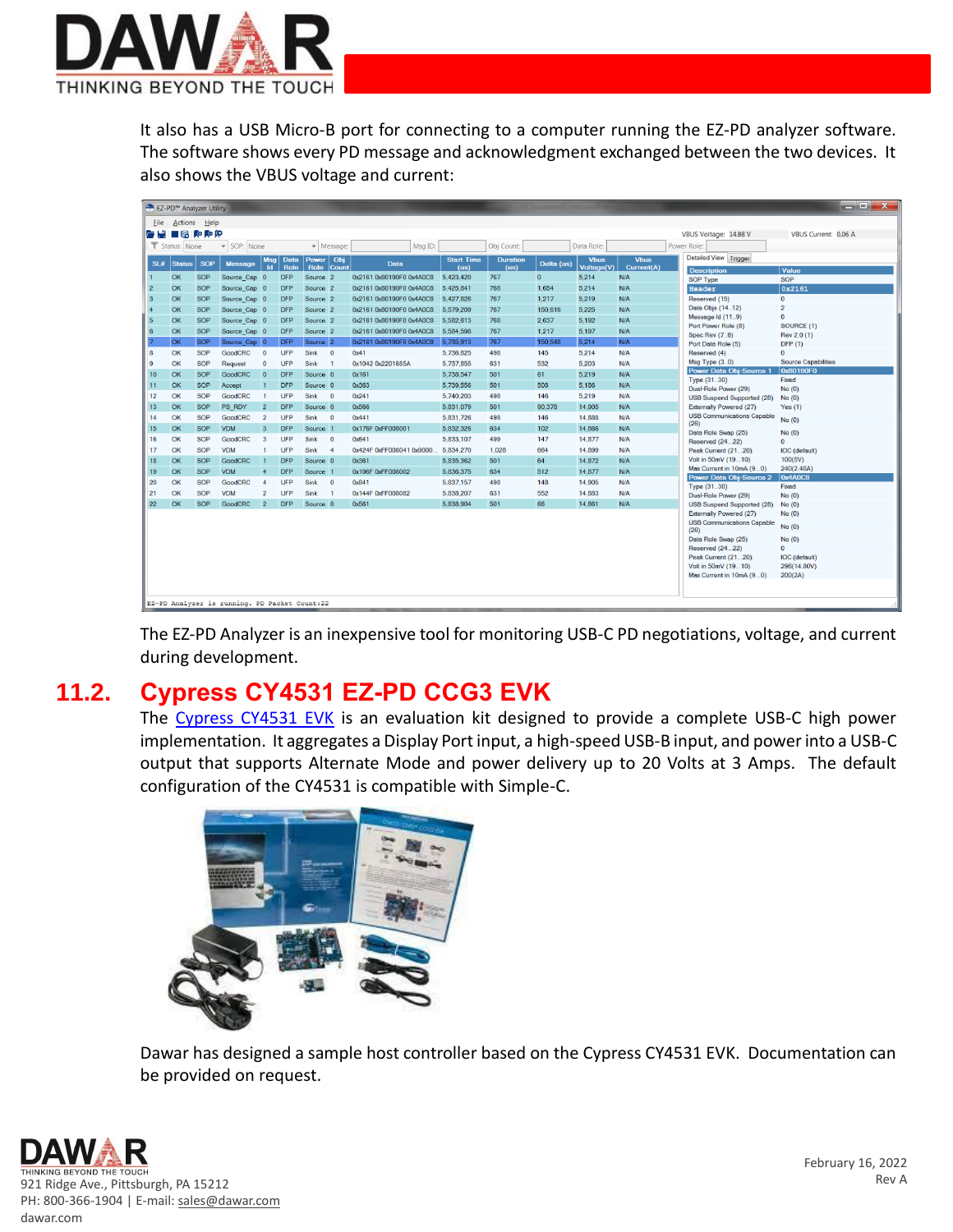

#### **11.3. Texas Instruments TPS65987 EVM and DP Expansion**

The [TI TPS65987 EVM](https://www.digikey.com/en/products/detail/texas-instruments/TPS65987EVM/10434565) is an evaluation kit designed to provide a complete USB-C high power implementation. A separate expansion board, called [DP Expansion,](https://www.digikey.com/en/products/detail/texas-instruments/DP-EXPANSION-EVM/7219326?s=N4IgTCBcDaIC4EsAEATADgWgKYA80EMA7AZwQHtCQBdAXyA) is required to provide Display Port and high-speed USB data which are then aggregated onto the USB-C port by the TPS65987. Note that the EVM does not include a power supply which must be purchased separately. The TPS65987 EVM default configuration must be modified to work with Simple-C by making the following changes:

- 1) Enable DP mode
- 2) Enable USB pass through mode